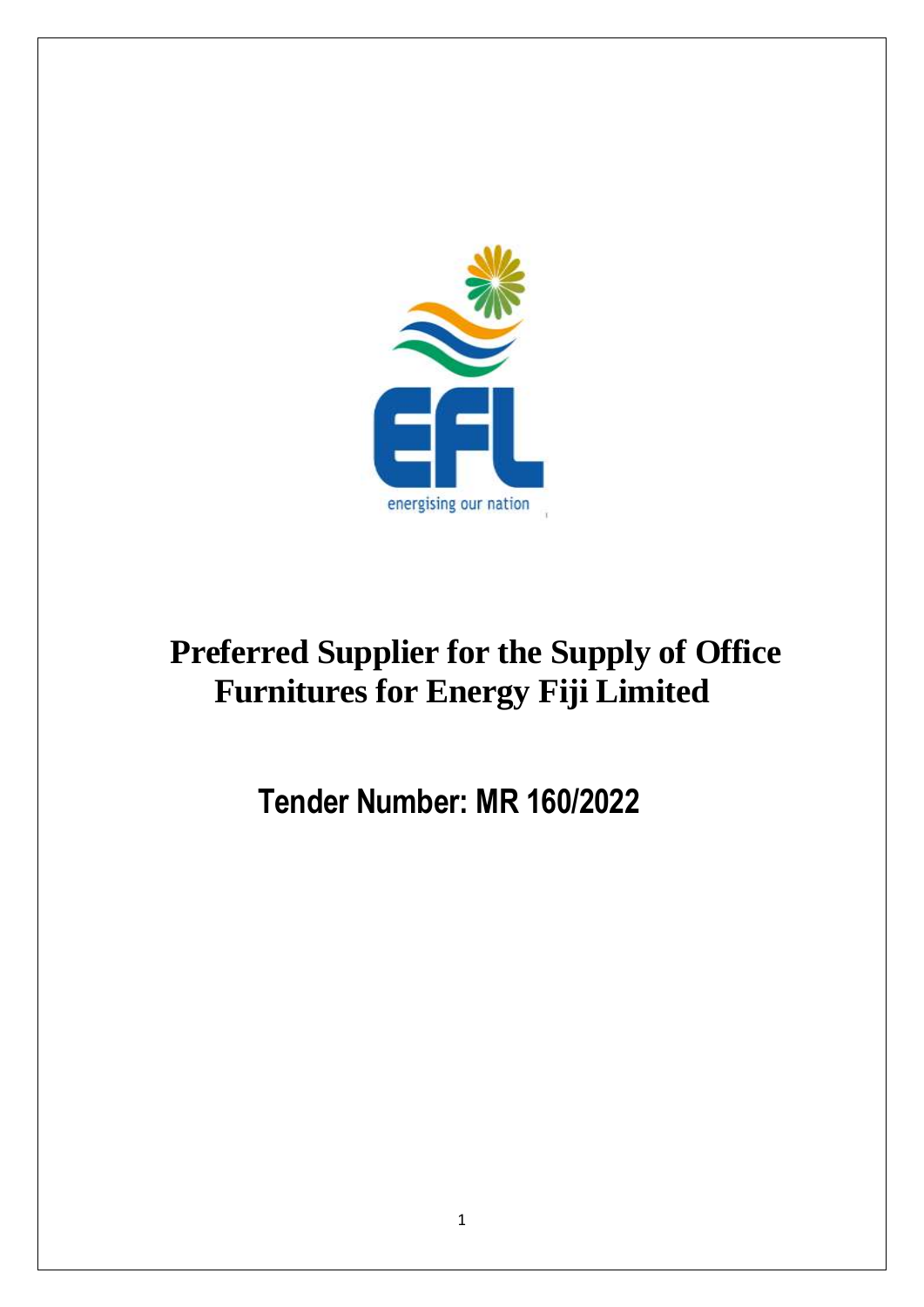Energy Fiji Limited (EFL) is a statutory body vested with the responsibility for the provision of electricity supply throughout the Fiji Islands.

EFL is responsible for the Generation, Transmission and Retail of electricity on the larger islands, Viti Levu, Vanua Levu and Ovalau, which account for some 90% of the country's population. Installed generation capacity is approximately 237MW, comprising 80MW Monasavu Hydro Scheme and 40MW Nadarivatu Hydro Scheme in Viti Levu and about 112MW of diesel capacity in 14 stations on the three main islands. Of the diesel capacity 92MW is on Viti Levu which has been supplementing the Monasavu hydro scheme for the Viti Levu Interconnected System (VLIS) which has been reaching maximum demand of 152MW. Transmission is provided by 145km of 132kV lines (connecting Wailoa & Nadarivatu Hydro Power Stations to the East and West coasts) and about 350km of 33kV lines. Power distribution is by means of more than 8,000km of 11kV and 415/240V lines.

### **A. SPECIFICATIONS**

#### **1. PRELIMARY AND GENERAL**

The Contractor shall furnish all labor and transportation as necessary to complete the services required as part of this tender.

#### **2. SITE LOCATION**

Central, Western and Northern Division including Taveuni and Levuka.

#### **3. ENERGY FIJI LIMITED**

The supplier shall at all times comply with all Energy Fiji Limited's HSE Regulations currently in force while accessing any site for delivery purpose.

### **B. OTHER RELEVANT INFORMATIONS**

#### **1. ENVIRONMENTAL CONTROL**

Comply with all environmental protection provisions in the Contract and the requirements of any statute, by-law, standard and the like related to environmental protection.

#### **2. DURATION OF CONTRACT**

The expected duration for price validity for the office products must be for a period of **one (1) year** from the date of signing of the contract. This tender is a preferred supplier arrangement for a period of one year. The successful bidder will be required to carry stock, and EFL will purchase the products on as and when required basis (Quantity cannot be determined at this stage). **There may be more than one successful bidder for the supply of various Office Products.**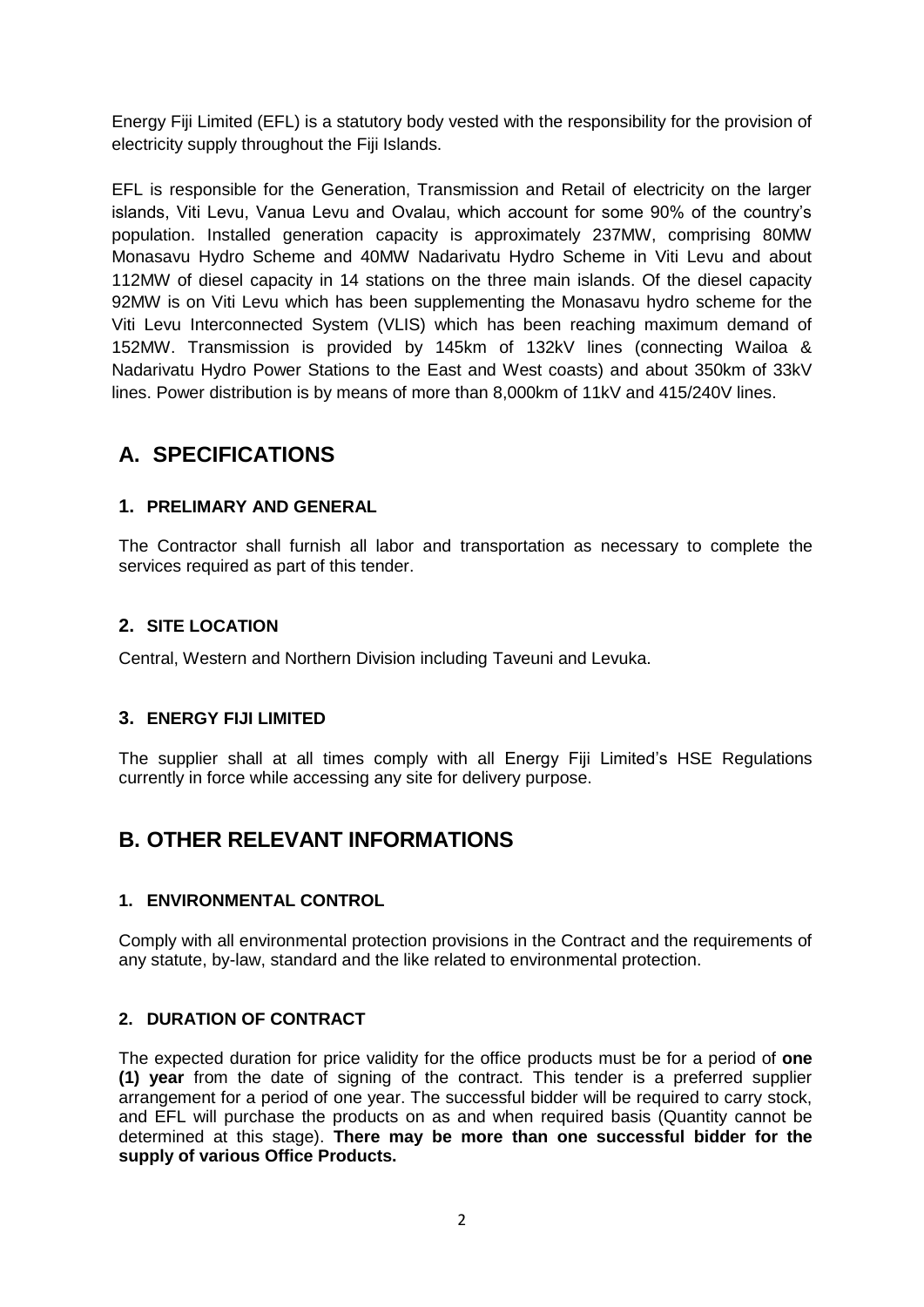#### **3. EFL CONTACT PERSON**

The EFL's contact person for the tender will be the Manager Properties for all locations.

#### **4. CLARIFICATIONS**

Any clarification's can be directed to:

**The Supply Chain Office Email:** [tenders@efl.com.fj](mailto:tenders@efl.com.fj) **Ph**: 3224360/9992400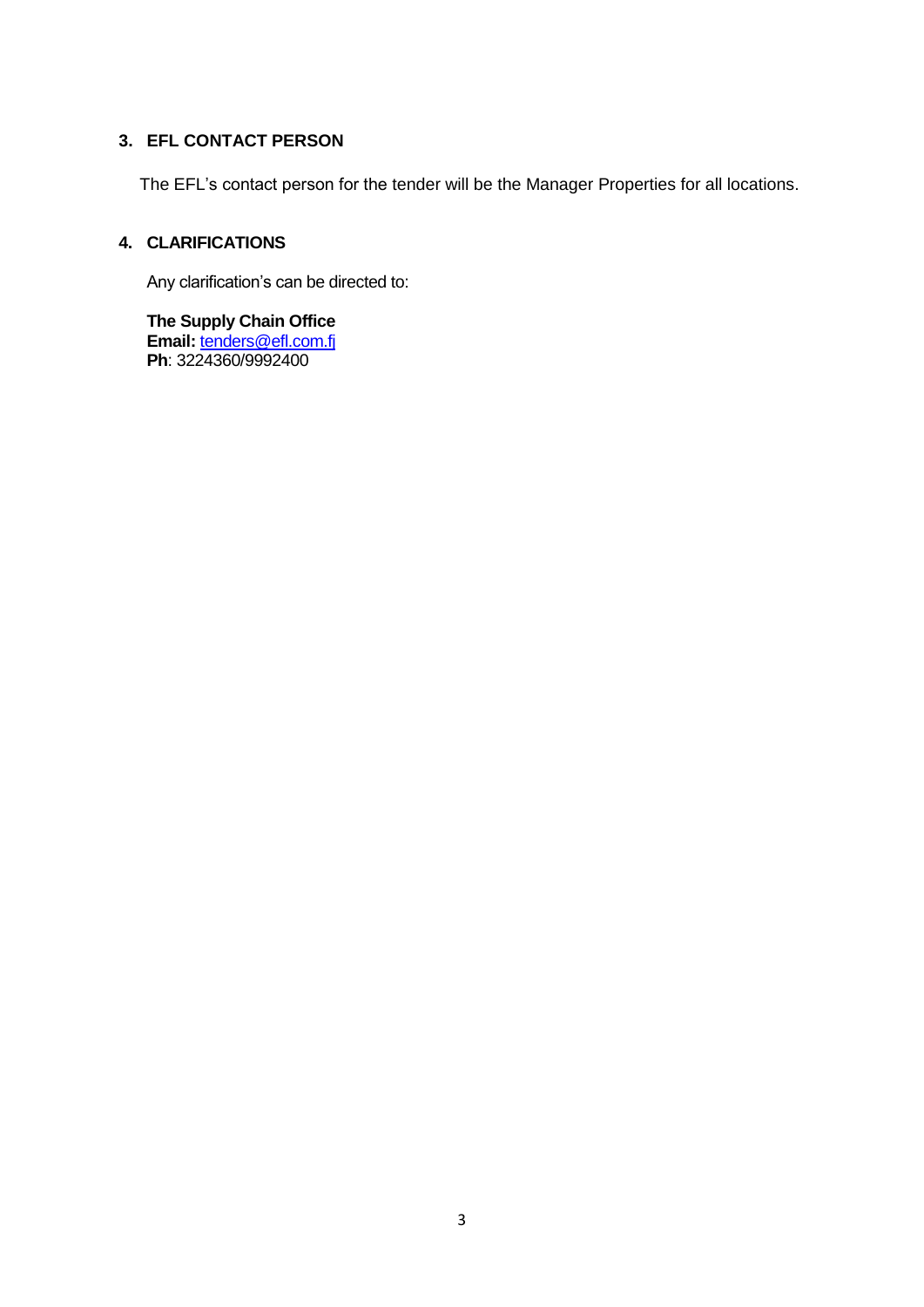## **5. SCOPE - Product Specifications and Pricing**

## • All prices must be inclusive of delivery charges.

|              | <b>Chair Type</b>                        | <b>Description</b>                                                             | <b>Unit Price (VIP</b><br>$-FJD)$                              | <b>Unit Price (VIP</b><br>$-FJD)$                            | <b>Unit Price (VIP</b><br>$-FJD)$                              | <b>Unit Price (VIP</b><br>$-FJD)$               | <b>Unit Price (VIP</b><br>$-FJD)$ | <b>Unit Price (VIP</b><br>$-FJD)$ |
|--------------|------------------------------------------|--------------------------------------------------------------------------------|----------------------------------------------------------------|--------------------------------------------------------------|----------------------------------------------------------------|-------------------------------------------------|-----------------------------------|-----------------------------------|
|              |                                          |                                                                                | <b>CENTRAL</b><br><b>Between</b><br>Korovou to<br><b>Deuba</b> | <b>WESTERN1</b><br><b>Between</b><br>Sigatoka to<br>Rakiraki | <b>WESTERN 2</b><br>Wailoa,<br>Monasavu &<br><b>Nadarivatu</b> | <b>NORTHERN</b><br>Labasa to<br><b>Savusavu</b> | <b>TAVEUNI</b>                    | <b>LEVUKA</b>                     |
| $\mathbf{1}$ | <b>High Back</b><br><b>Leather Chair</b> | Weight limit to be $\geq$<br>$\bullet$<br>150kg<br>Chrome base<br>$\bullet$    |                                                                |                                                              |                                                                |                                                 |                                   |                                   |
| $\mathbf{2}$ | High Back Chair -   •<br><b>Fabric</b>   | Weight limit to be $\geq$<br>150kg<br>Chrome base<br>$\bullet$                 |                                                                |                                                              |                                                                |                                                 |                                   |                                   |
| $\mathbf{3}$ | Conference Chair   •<br>- Fabric         | Weight limit to be $\geq$<br>150kg<br>Steel base with arm<br>$\bullet$<br>rest |                                                                |                                                              |                                                                |                                                 |                                   |                                   |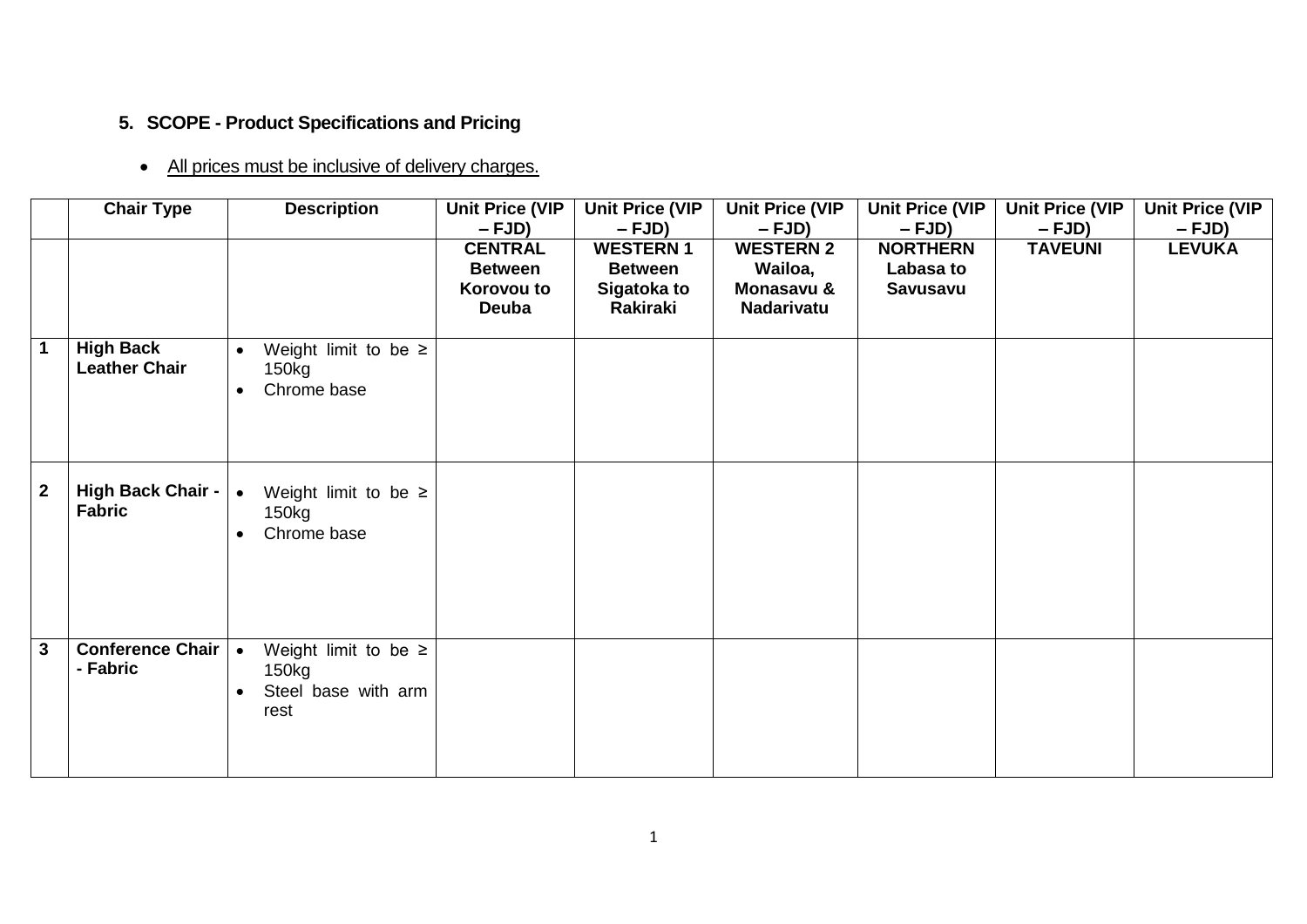| $\overline{\mathbf{4}}$ | Visitors Chair $- $ .<br><b>Fabric</b>                                                                               | Weight limit to be $\ge$<br>120kg<br>Steel base<br>$\bullet$                   |  |     |     |     |
|-------------------------|----------------------------------------------------------------------------------------------------------------------|--------------------------------------------------------------------------------|--|-----|-----|-----|
| $5\phantom{.0}$         | <b>Cashiers</b><br>High $\vert \bullet \vert$<br>Chair - Fabric<br>with or without $\vert \bullet \vert$<br>arm rest | Weight limit to be $\geq$<br>150kg<br>Chrome base                              |  | N/A | N/A | N/A |
| $6\phantom{1}6$         | link<br>seater<br>$\overline{\mathbf{4}}$<br><b>Plastic</b><br>$chain -$<br>type                                     | Weight limit to be<br>$\bullet$<br>$\geq 400$ kg<br>With arm rest<br>$\bullet$ |  | N/A | N/A | N/A |
| $\overline{\mathbf{7}}$ | link<br>seater<br>$\overline{\mathbf{4}}$<br>chair - Fabric                                                          | Weight limit to be<br>$\bullet$<br>$\geq 400$ kg<br>With arm rest<br>$\bullet$ |  | N/A | N/A | N/A |
| $\overline{\mathbf{8}}$ | drawer steel<br>$2^{\circ}$<br>filing cabinet                                                                        | With locking<br>$\bullet$<br>provision                                         |  |     |     |     |
| 9                       | 3 drawer steel<br>filing cabinet                                                                                     | With locking<br>$\bullet$<br>provision                                         |  |     |     |     |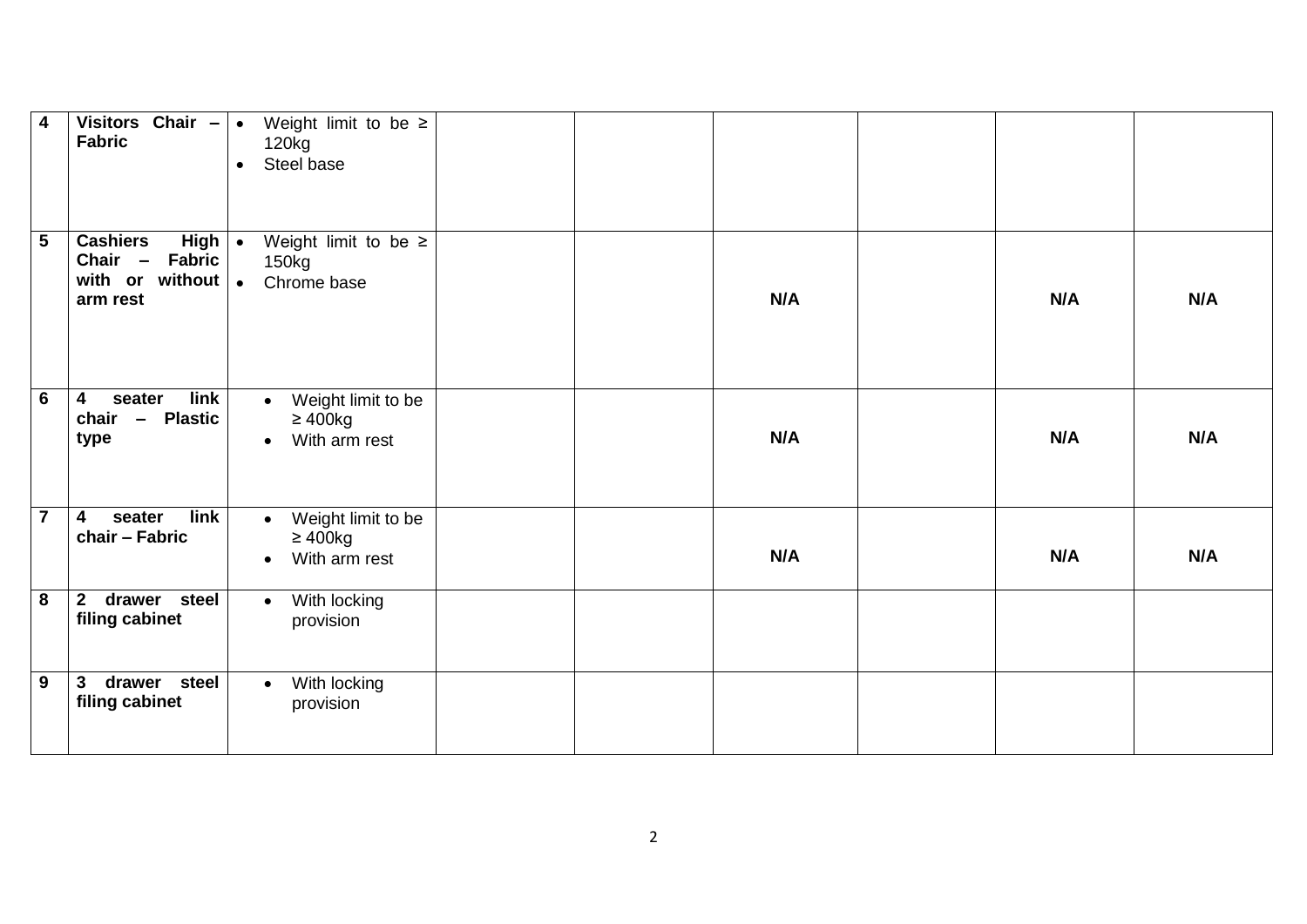| 10 | steel<br>drawer<br>$\overline{\mathbf{4}}$<br>filing cabinet | With locking<br>$\bullet$<br>provision    |  |  |  |
|----|--------------------------------------------------------------|-------------------------------------------|--|--|--|
| 11 | <b>Magnetic</b><br><b>White</b><br>board                     | 1800mm x<br>$\bullet$<br>900mm or similar |  |  |  |
| 12 | <b>Magnetic</b><br><b>White</b><br>board                     | 1200mm x<br>$\bullet$<br>900mm or similar |  |  |  |
| 13 | meeting<br>Round<br>table                                    | 4 seater type<br>$\bullet$                |  |  |  |

*Bidders are encouraged to submit their tender document in the above table format.* 

#### **Special Notes:**

- **1. All prices must be inclusive of delivery charges**.
- **2.** Bidders must submit specification or full description for each item quoted.
- **3.** Bidders must state in the tender document on color availability for each product.
- **4.** Bidders to include photographs for the tendered items.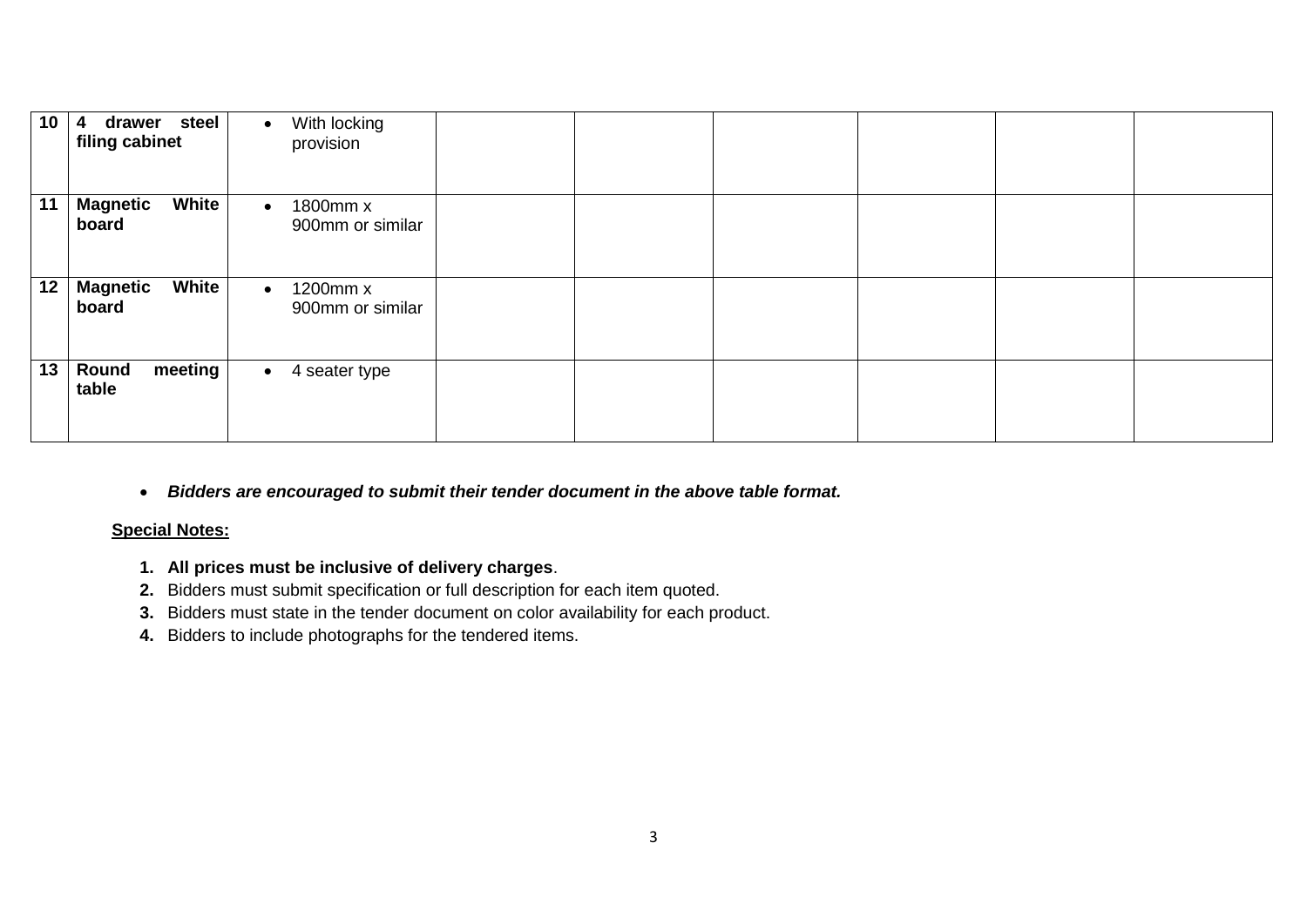#### **TENDER SUBMISSION CHECK LIST**

|    | The Bidders must ensure that the details and documentation mention below must<br>be submitted as part of their tender Bid                                                                                                      |
|----|--------------------------------------------------------------------------------------------------------------------------------------------------------------------------------------------------------------------------------|
|    | Tender Number                                                                                                                                                                                                                  |
|    | Tender Name                                                                                                                                                                                                                    |
|    | 1. Full Company / Business Name:                                                                                                                                                                                               |
|    | (Attach copy of Registration Certificate)                                                                                                                                                                                      |
|    |                                                                                                                                                                                                                                |
|    |                                                                                                                                                                                                                                |
|    |                                                                                                                                                                                                                                |
|    |                                                                                                                                                                                                                                |
| 6. |                                                                                                                                                                                                                                |
| 7. |                                                                                                                                                                                                                                |
| 8. | TIN Number:<br>(Attach copy of the VAT/TIN Registration Certificate - Local Bidders Only (Mandatory)                                                                                                                           |
|    | 9. FNPF Employer Registration Number: _______(For Local Bidders only) (Mandatory)                                                                                                                                              |
|    | 10. Provide a copy of Valid FNPF Compliance Certificate (Mandatory- Local Bidders only)                                                                                                                                        |
|    | 11. Provide a copy of Valid FRCS (Tax) Compliance Certificate (Mandatory Local Bidders only)                                                                                                                                   |
|    | 12. Provide a copy of Valid FNU Compliance Certificate (Mandatory Local Bidders only)                                                                                                                                          |
|    | 13. Valid Public Liability Insurance Cover                                                                                                                                                                                     |
|    | 14. Detailed Business Profiles with Referees                                                                                                                                                                                   |
|    | 15. Contact Person:                                                                                                                                                                                                            |
|    | I declare that all the above information is correct.                                                                                                                                                                           |
|    |                                                                                                                                                                                                                                |
|    |                                                                                                                                                                                                                                |
|    |                                                                                                                                                                                                                                |
|    | Date: the contract of the contract of the contract of the contract of the contract of the contract of the contract of the contract of the contract of the contract of the contract of the contract of the contract of the cont |